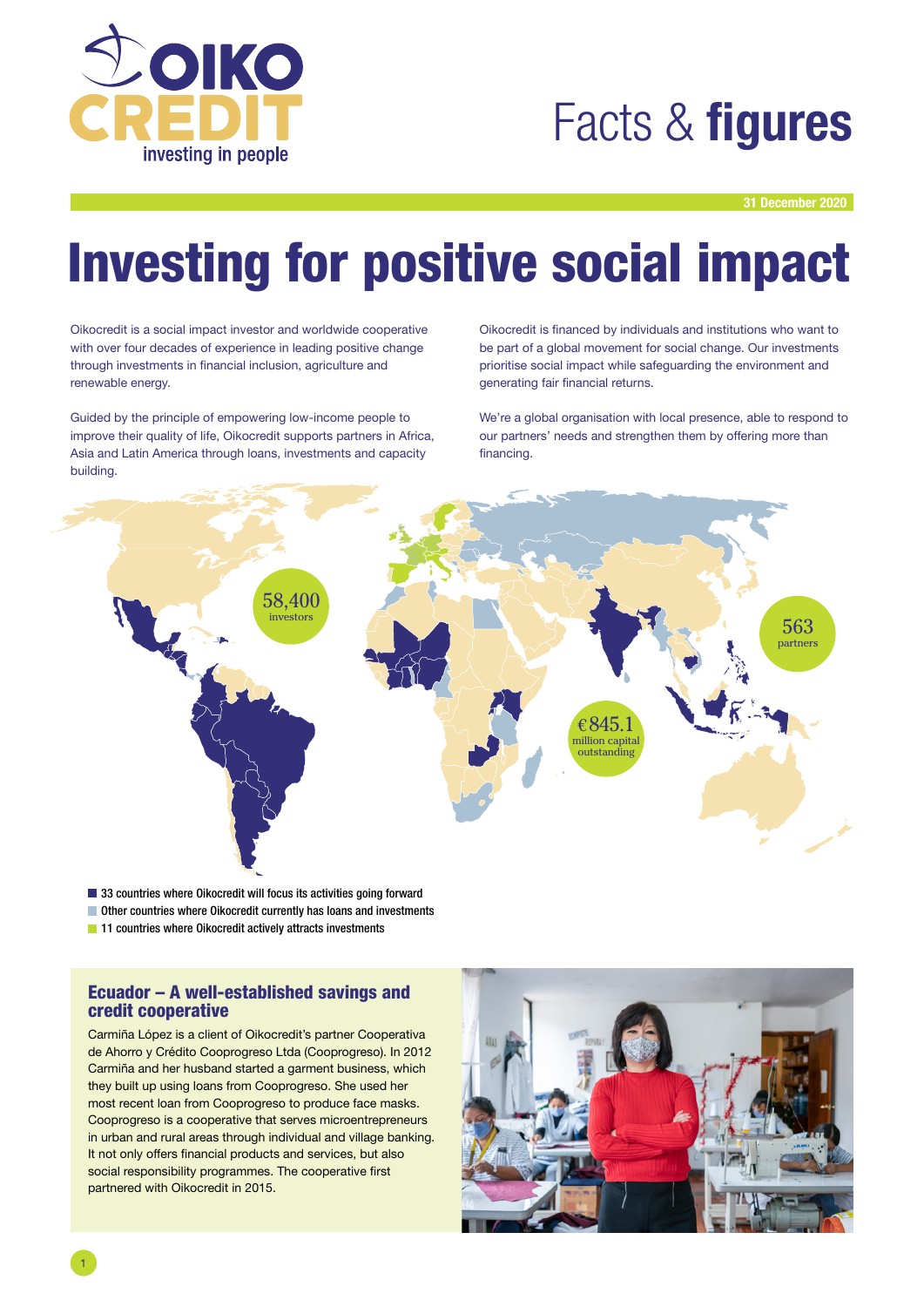## This extraordinary year proves Oikocredit's resilience

### Oikocredit's Managing Director, Thos Gieskes, looks back on an exceptional 2020 and forward to the year ahead for the cooperative.



In 2020 the coronavirus pandemic confronted humanity with an unforeseen global crisis, disrupting the lives and livelihoods of millions. In addition to Covid-19's impacts on human health and the tragic loss of life, the pandemic has reversed recent gains in global poverty reduction, especially for women and girls.\* Low-income people, including many clients and members of Oikocredit's partner organisations in Africa, Asia and Latin America and the Caribbean, were badly hit.

Yet we are proud of the way our partners rose to the challenge and of the solidarity we have provided for them. We are equally pleased with the commitment and agility of our staff in responding to the crisis. And we are hugely grateful to our members and investors – the latter via our support associations and the Oikocredit International Share Foundation – for their loyalty, which has been an inspiration and has underpinned all our efforts.

#### Prompt measures safeguard business model

Oikocredit acted promptly as Covid-19 took hold worldwide. We deferred planned growth and temporarily froze lending to new partners to minimise risks. Keeping close online and telephone contact with current partners, we provided crisis management support, training and regular webinars, which were much valued. We arranged refinancing where needed and payment relief for 136 partners in distress, many of whom were able to resume scheduled repayments later in the year.

Oikocredit members and investors received frequent updates including via our designated web page [www.oikocredit.coop/covid-19](http://www.oikocredit.coop/covid-19), and we paid close attention to the safety and well-being of our Amersfoort and regional staff as they adapted to home and remote working. The restructuring we completed in 2019 enabled us to react effectively and to keep costs under control.

#### Financial performance shows resilience

Despite our best efforts, Oikocredit's financial performance could not entirely escape the consequences of the coronavirus and ensuing economic downturn, but it has shown resilience. Our cooperative's loss in 2020 of € 22.2 million contrasts with the previous year's net positive result of € 14.3 million. Our development financing portfolio of loans and equity investments reduced by 20.6% to € 845.1 million because of our decision not to finance new partners for most of the year and reduced demand among current partners for refinancing. Another factor was appreciation of the euro, and to a lesser extent the US dollar, against local currencies. There was a decline in consolidated assets to  $\epsilon$  1,241.7 million, from € 1,310.4 million in 2019. Our liquidity ratio rose from 19.6% to 33.1% of total assets.

Financial inclusion, Oikocredit's largest priority sector, suffered considerably more from the economic downturn than our other sectors of agriculture and renewable energy. The financial inclusion portfolio declined by more than a fifth to  $\epsilon$  641.3 million (2019: € 826.3 million), although the fintech (financial technology) segment grew. Our agriculture and renewable energy portfolios decreased less, to € 148.7 million (2019: € 172.3 million) and € 45.7 million (2019: € 52.1 million) respectively. Portfolio quality recovered towards year-end after declining earlier.

We were pleased to maintain our capacity building programmes with expenditure at the same level as in 2019, € 0.7 million, supporting 71 partners in 26 countries. Using our coronavirus solidarity fund, we also helped 38 partners in 19 countries with emergency grants.

Member capital, which includes requests for issuance and redemption received up until the end of November 2020, fell by 2.3% to € 1,104.1 million (2019: € 1,129.8 million). Net asset value per share reduced by 1.8% to € 210.50 (2019: € 214.41).

All these results were acceptable considering the unique circumstances, and in many ways this challenging year ended for us on a positive note.

#### The year ahead

While we expect uncertainty resulting from the pandemic to continue in 2021, 2020 taught us to be agile and flexible in adjusting to the new situation. Fortunately for Oikocredit, our recent reorganisation has enabled us to adapt to change more rapidly. Even so, our mission of providing close support to partners and delivering both financial and social returns to members and investors remains clear and strong.

We are determined to come through the crisis better in support of the sustainable empowerment of low-income people in the Global South.

We are jointly exploring with stakeholders our long-term vision, theory of change and strategic choices to prepare a new purpose-driven multi-year strategy for launch in 2022. Our cooperative will continue to go where we are needed, our work now more important than ever. External developments may impact our ambitions for 2021, but we look ahead with confidence.

2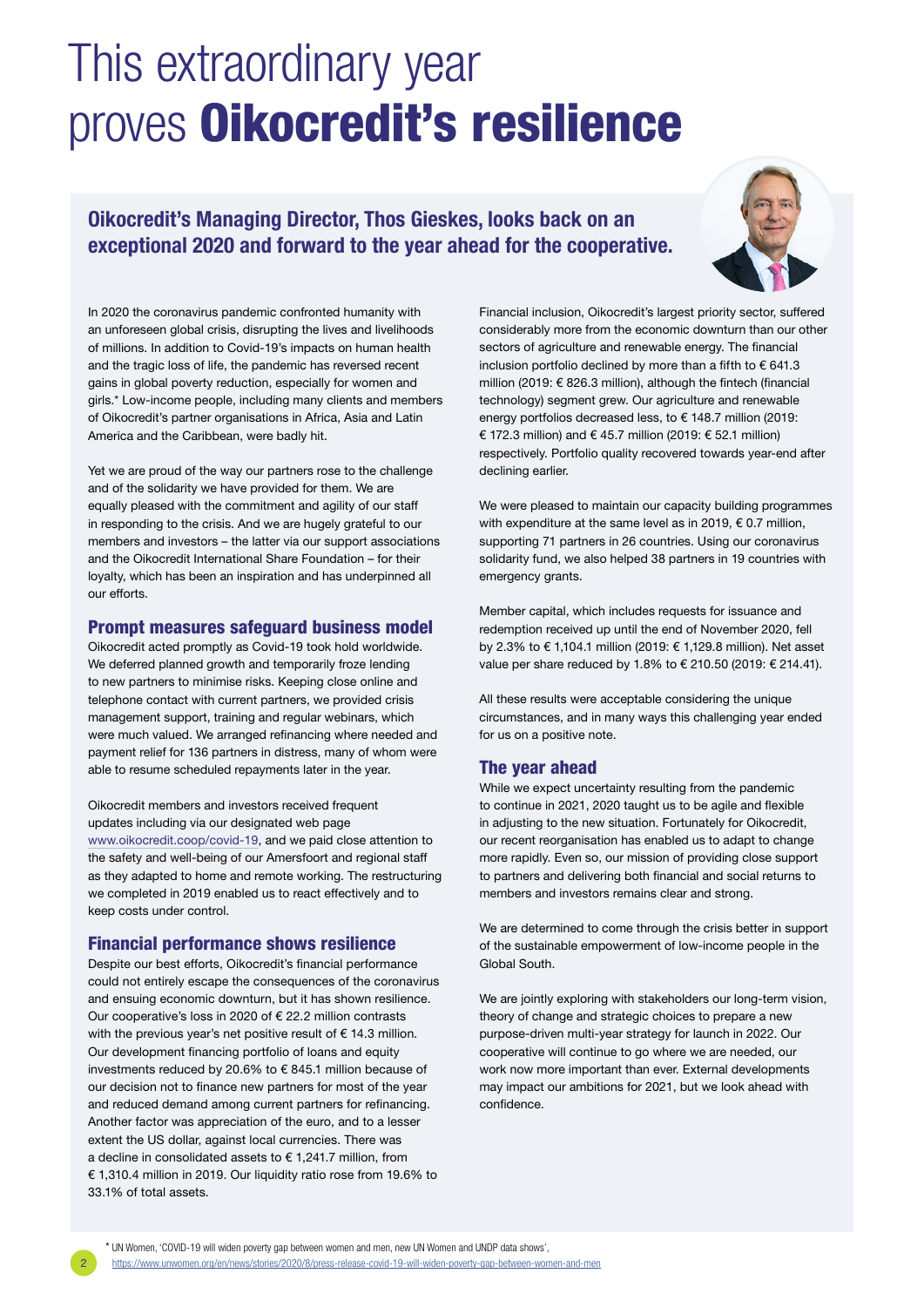# Oikocredit at a glance



#### Key figures

at 31 December 2020

| Total assets                                                                  | € 1,241.7 million |  |  |  |  |  |
|-------------------------------------------------------------------------------|-------------------|--|--|--|--|--|
| • Total development<br>financing outstanding                                  | € 845.1 million   |  |  |  |  |  |
| Member capital<br>$\bullet$                                                   | € 1,104.1 million |  |  |  |  |  |
| Liquidity ratio as % of total assets                                          | 33.1%             |  |  |  |  |  |
| • Total number of partners                                                    | 563               |  |  |  |  |  |
| Average outstanding financing per partner $\epsilon$ 1.5 million<br>$\bullet$ |                   |  |  |  |  |  |
| Portfolio at risk (90 days)<br>$\bullet$                                      | 5.8%              |  |  |  |  |  |
| • Net asset value per share                                                   | € 210.50          |  |  |  |  |  |

### Social and environmental performance

at 31 December 2019

Social and environmental performance management is a priority for Oikocredit. We monitor certain social and environmental performance indicators to ensure our partners reach the right target groups and provide services that work towards a positive change in people's lives.

Clients reached by Oikocredit's financial inclusion partners 38.2 million • % female clients 86% • % rural clients Farmers reached by Oikocredit's agriculture partners 557,000 Renewable energy

• Households with access to clean energy 52,000<br>• CO<sub>2</sub> emissions avoided (in tonnes) 149,000 • CO<sub>2</sub> emissions avoided (in tonnes)

### Ten countries with highest capital outstanding

at 31 December 2020



### Five countries with highest member capital

at 31 December 2020